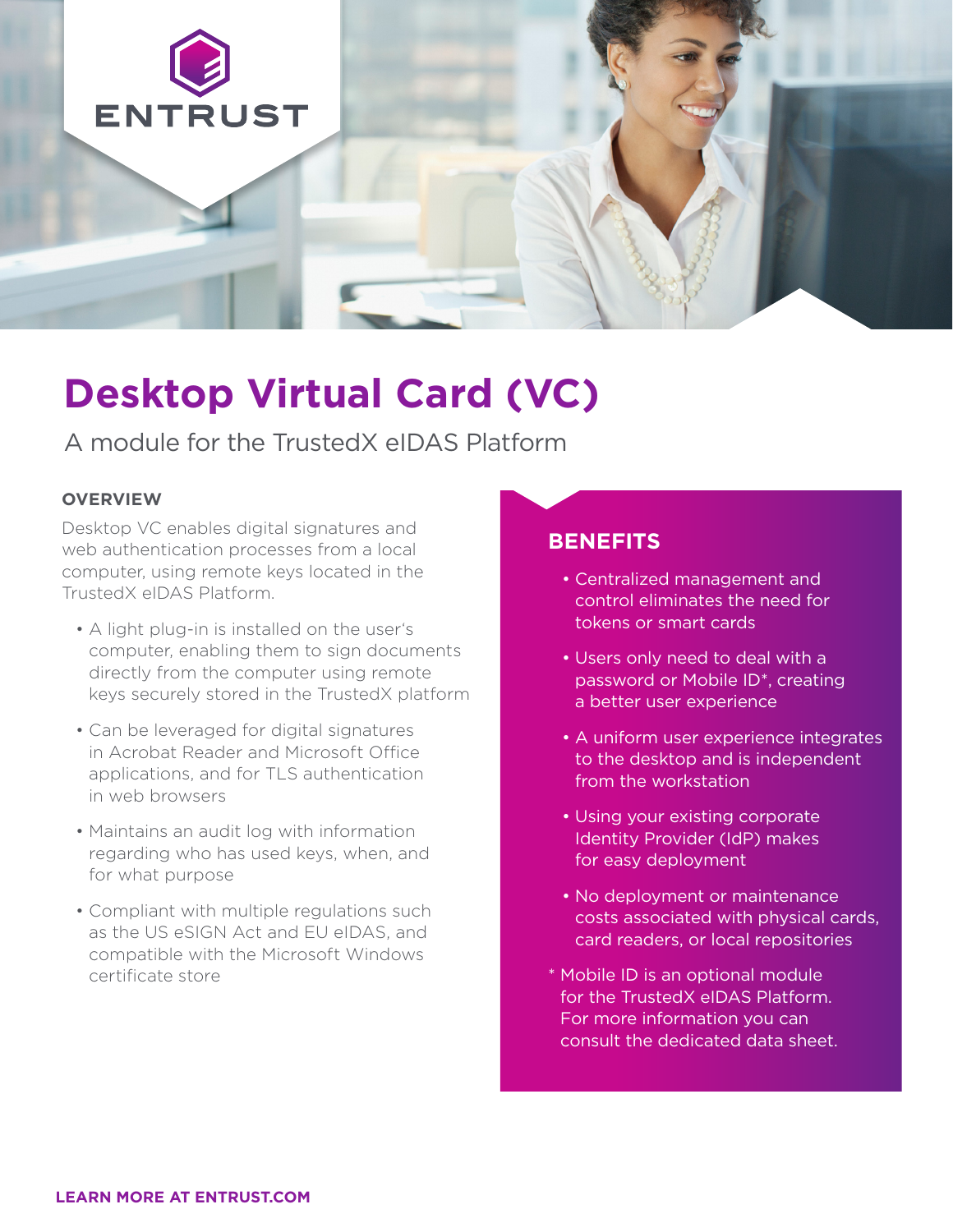## Functionality

From a user's perspective, Desktop VC acts like a virtual smartcard because they can remotely utilize PKI keys and certificates in the TrustedX eIDAS Platform from their desktop applications and office software.

Users access their PKI credentials from their workstation by activating them with a static password, a one-time password (OTP), or via Mobile ID,\* depending on the established access policy.

Desktop VC supports PKCS #11 as well as the current standards for accessing Windows' certificate store. It can be easily integrated to all major browsers, Microsoft Office software applications, and usual Java/.NET development tools.



\* Mobile ID is an optional module for the TrustedX eIDAS Platform. For more information you can consult the dedicated data sheet.